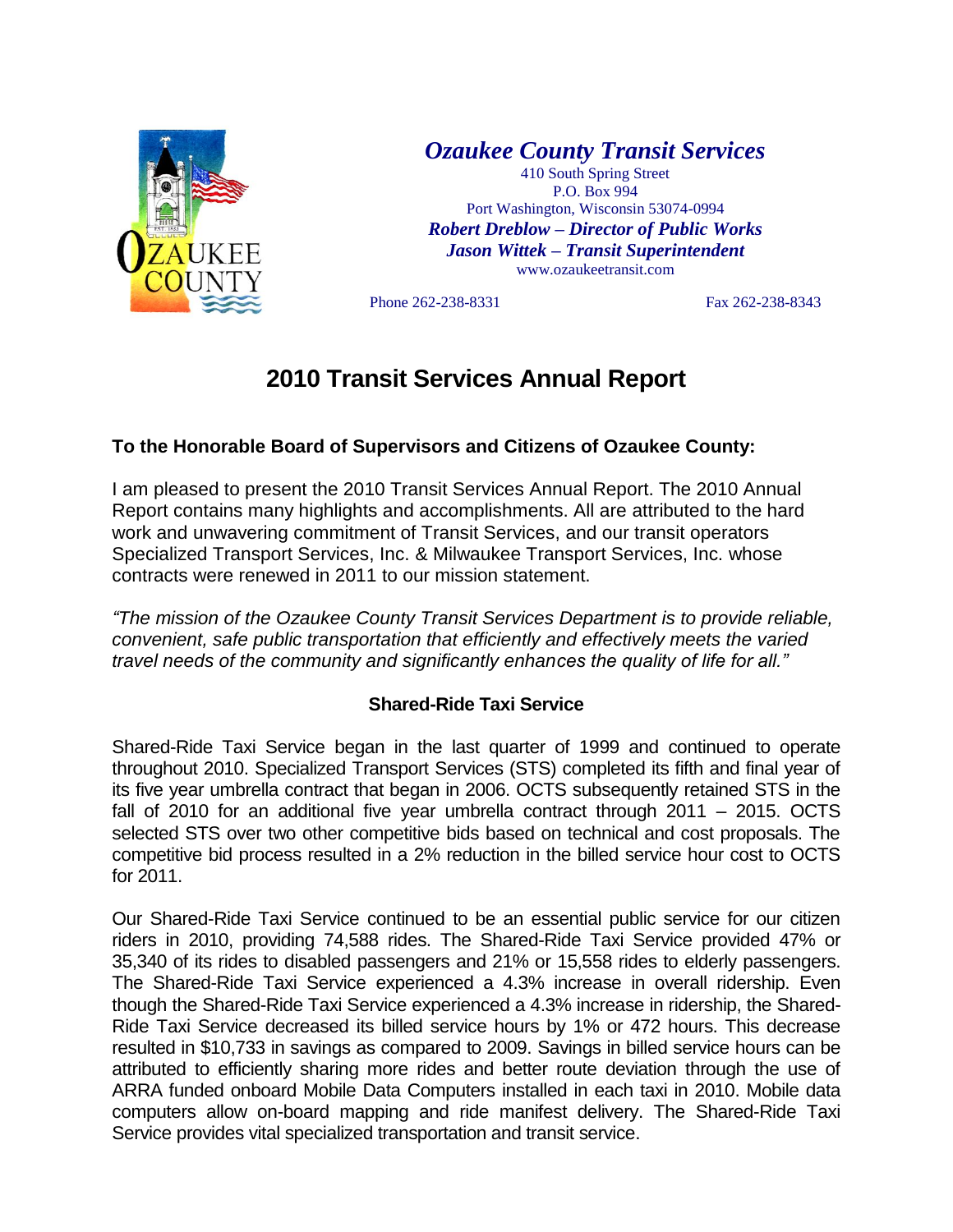Please note Shared-Ride Taxi accomplishments below:

- **Increased ridership by 4.3%, but decreased billed service hours by 1%**
- **Installed mobile data computers in all twenty-two taxis that provide onboard mapping and manifests**
- **Nine new ARRA funded Shared-Ride Taxis cycled into service in 2010**
- **Installed a new ARRA funded bus shelter at the transfer point between Ozaukee County and Washington County taxis in Newburg**
- **Retained Specialized Transport Services, Inc as the Shared-Ride Taxi operator in 2011 at a 2% lower hourly rate than in 2010**
- **Provided free New Years Eve taxi service at no cost to the County -** Transit Services received donations from MillerCoors (\$750) and Columbia St. Mary's (\$500) and four free service hours from Specialized Transport Services to recover all operating costs.

The following ridership chart provides a detailed comparison of ridership for the taxi and shuttle programs, since operation began:

|      | Taxi         | <b>Shuttle</b> |              |
|------|--------------|----------------|--------------|
| Year | <b>Rides</b> | <b>Rides</b>   | <b>Total</b> |
| 2010 | 74,588       | O              | 74,588       |
| 2009 | 71,776       | O              | 71,776       |
| 2008 | 70,382       | 4,671          | 75,053       |
| 2007 | 67,408       | 5,811          | 73,219       |
| 2006 | 64,274       | 6,381          | 70,655       |
| 2005 | 68,614       | 3,604          | 72,218       |
| 2004 | 67,086       | 3,358          | 70,444       |
| 2003 | 60,762       | 4.576          | 65,338       |
| 2002 | 55,433       | 7,039          | 62,472       |
| 2001 | 48,429       | 8,891          | 57,320       |
| 2000 | 44,978       | N/A            | 44,978       |
| 1999 | 35,123       | N/A            | 35,123       |
| 1998 | 23,991       | N/A            | 23,991       |

OCTS received \$153,465 in farebox and \$51,120 in interdepartmental revenues of taxi punch cards to other County agencies. Total operating expenditures for 2010 are currently estimated at \$1,429,127. Total expenditures include \$40,394 in administrative costs for four years of technical support for the ARRA funded Mobile Data Computers. Mobile Data Computer technical support costs were reimbursed at 100%. Total operating expenditures after the ARRA reimbursement are \$1,388,733. As of this time, the final figures for State and Federal aid, and other revenue for Transit Services are estimated at \$850,596. The 2010 cost per trip was \$18.62, down from the 2009 cost of \$19.04 per trip. After applying farebox revenue, the net cost per trip in 2010 was \$15.71, also down from the 2009 cost of \$16.83 per trip. In terms of cost to the County taxpayer, with an estimated property tax contribution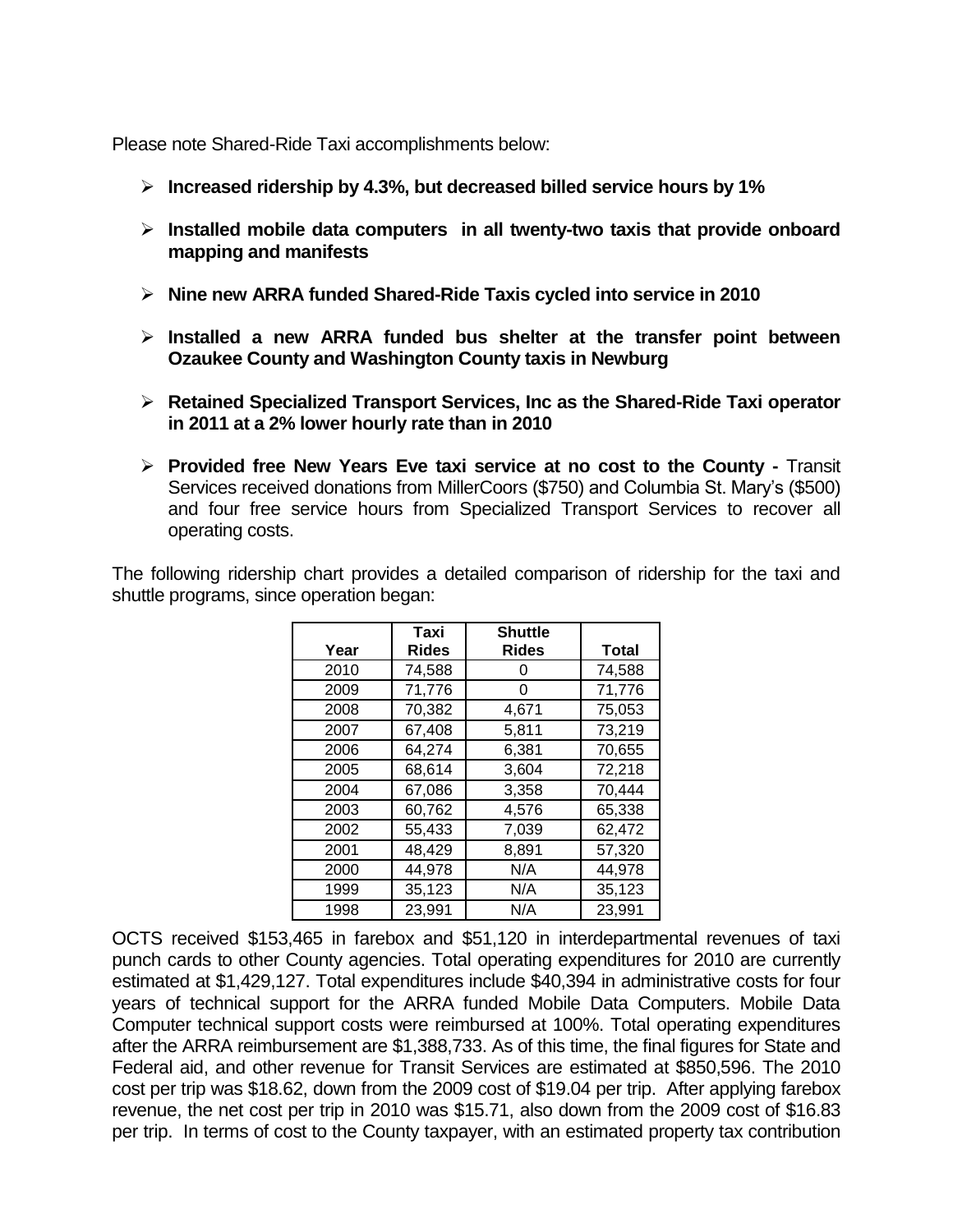to the program of \$355,187 for operations and ridership of 74,588, the cost to the County taxpayer was \$4.76 per ride.

### **Express Bus Service**

The Ozaukee County Express bus service began in August of 1996 and completed its fourteenth full year of operation in 2010. Ozaukee County currently contracts with Milwaukee Transport Services (Milwaukee County Transit System) to provide for the operations and maintenance of our five Ozaukee County owned buses. After seeking proposals for an additional five-year agreement in the fall of 2010, OCTS retained MTS for five additional years between 2011- 2015. In 2002, Ozaukee County purchased our five buses that are used for operation in the Express Bus service.

Please note Express Bus Service accomplishments below:

- **Provided 442 trips to riders utilizing bus bike racks in its first full year of implementation –** A high of 89 in August
- **Increased commuter ridership 4% in 2010, and overall ridership including Summerfest 2.5%**
- **Assisted Concordia University and the Milwaukee County Transit System in planning the new 42U route serving MATC, Concordia and downtown Milwaukee during the fall and spring at no cost to Ozaukee County**

In 2010, 113,593 rides were provided, which is up 2.5% from the 2009 total of 110,852 rides. Of the 113,593 rides, 20,756 were provided to Summerfest. The following ridership chart provides a detailed comparison of ridership since program inception:

| Year | Ridership |
|------|-----------|
| 2010 | 113,593   |
| 2009 | 110,852   |
| 2008 | 122,505   |
| 2007 | 113,981   |
| 2006 | 115,491   |
| 2005 | 100,981   |
| 2004 | 94,532    |
| 2003 | 106,721   |
| 2002 | 111,306   |
| 2001 | 91,641    |
| 2000 | 82,981    |
| 1999 | 83,106    |
| 1998 | 96,002    |
| 1997 | 80.308    |

The Express Bus received \$265,123 in farebox revenue, an 8.5% increase of the 2009 farebox of \$244,264. The Express Bus received \$6,349 in marketing revenue. Final figures on expenditures for the Ozaukee County Express Bus for 2010 are currently estimated at